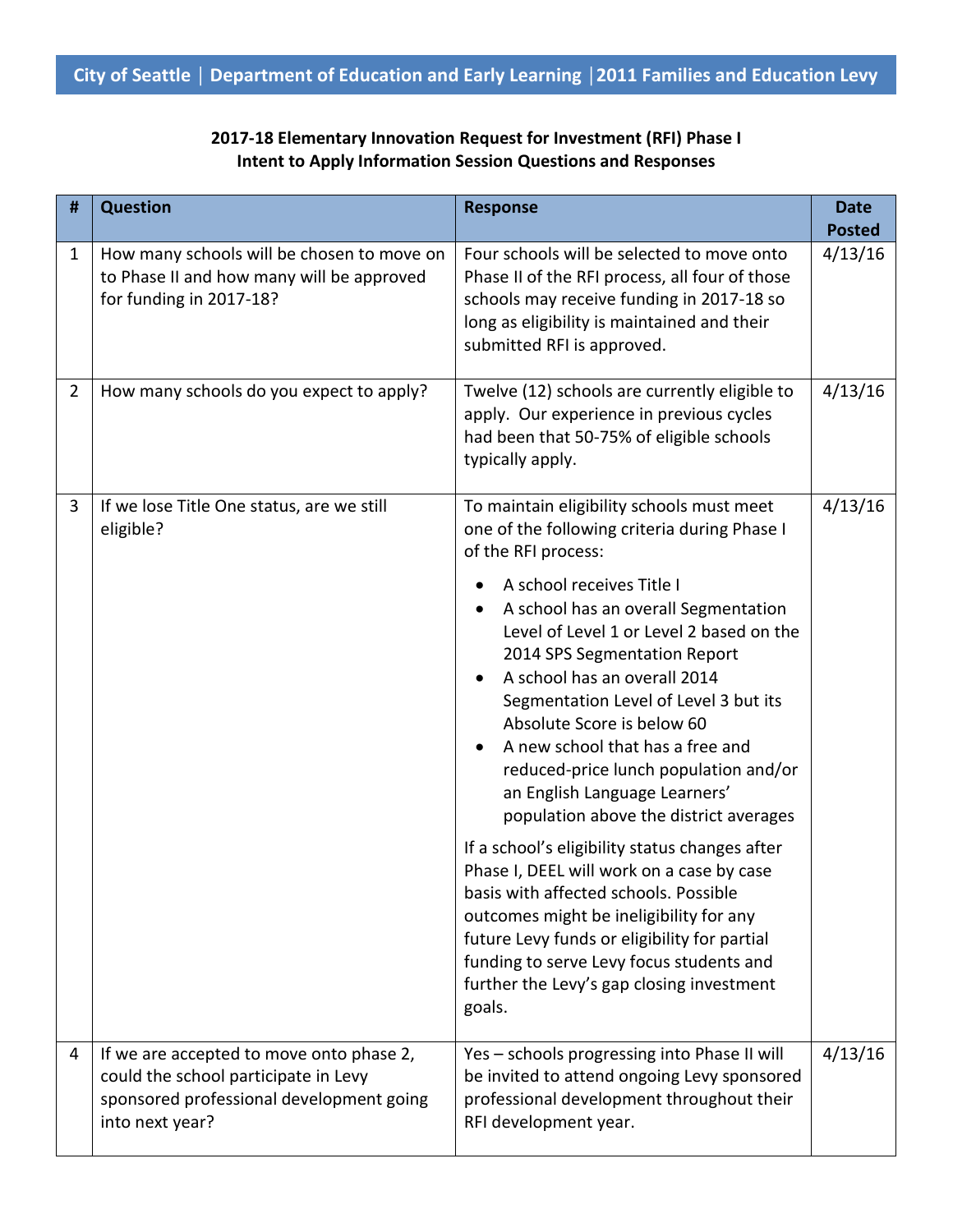| 5 | What is the Professional Development (PD)<br>that is offered? | Throughout the year, DEEL offers different<br>professional development strands to serve<br>the needs of Levy funded schools. At times,<br>professional development is focused on<br>strengthening core instruction. An example<br>of that would be our partnership with the<br>University of Washington to provide content<br>PD (DMI and Close Reading/ELA). Other<br>opportunities include professional<br>development focused on intervention<br>strategies and instruction. An example of<br>that would be the Tools of the Trade mini-<br>conference. Additional professional<br>development opportunities include tailored<br>Professional Learning Communities (PLCs)<br>for Literacy and Math Interventionists,<br>Assistant Principals and Principals, and<br>Family and Student support providers. | 4/13/16 |
|---|---------------------------------------------------------------|--------------------------------------------------------------------------------------------------------------------------------------------------------------------------------------------------------------------------------------------------------------------------------------------------------------------------------------------------------------------------------------------------------------------------------------------------------------------------------------------------------------------------------------------------------------------------------------------------------------------------------------------------------------------------------------------------------------------------------------------------------------------------------------------------------------|---------|
| 6 | What are some of the things that Levy<br>funding can support? | It is important to keep in mind that the Levy<br>must be additive to what district and state<br>funding support. Schools draft their RFI and<br>propose how they'd like to invest their Levy<br>funds depending on the unique<br>circumstances of their students and their<br>school and should consider the four areas of<br>concentration and four key components<br>referenced on page 21 of the Intent to<br>Apply application. A few examples of how<br>schools might choose to use Levy funds<br>would be to support Academic<br>Interventionists, Instructional Assistants,<br>partnerships with Community Based<br>Organizations (CBOs), and logistics for<br>extended day learning.                                                                                                                 | 4/13/16 |
| 7 | What is the difference between Base and<br>Performance Pay?   | Schools receive 75% of the total possible<br>award as Base Pay. Base Pay is used to<br>develop a school year budget for Levy funds.<br>Schools have the opportunity to earn an<br>additional 25% of the award as Performance<br>Pay. Performance Pay is earned based on<br>achievement of agreed upon outcomes and<br>indicators set during the RFI process and<br>reevaluated each year of funding. It is<br>possible to earn the full Performance Pay                                                                                                                                                                                                                                                                                                                                                      | 4/13/16 |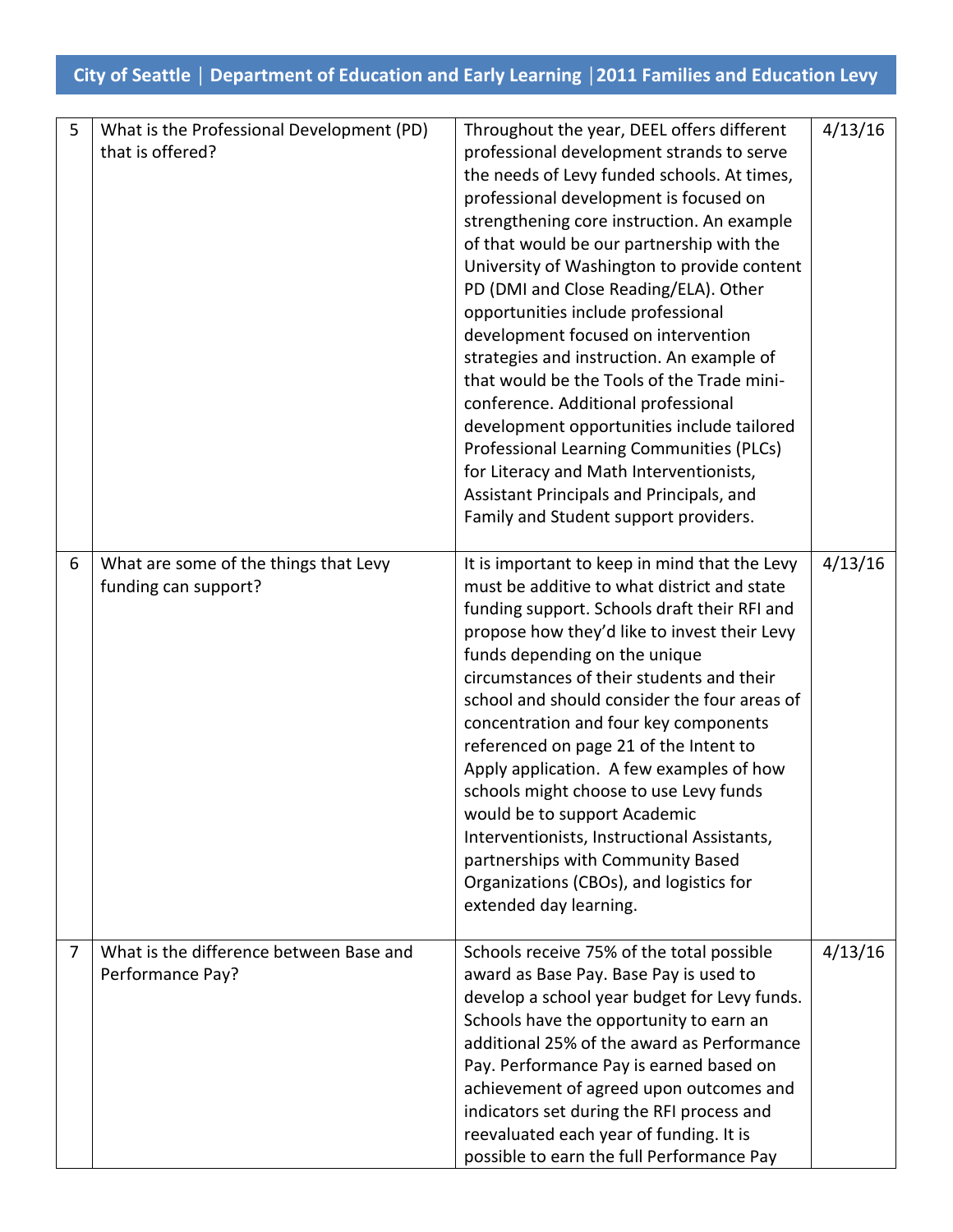|    |                                                                                      | amount or a lesser percentage of that<br>amount based on outcome and indicator<br>achievement. Performance Pay is flexible<br>source of funds and can be used at the<br>school's discretion.                                                                                                                                                                   |         |
|----|--------------------------------------------------------------------------------------|----------------------------------------------------------------------------------------------------------------------------------------------------------------------------------------------------------------------------------------------------------------------------------------------------------------------------------------------------------------|---------|
| 8  | Where does the money go that doesn't get<br>earned?                                  | Unspent Base Pay and unearned<br>Performance Pay are reinvested into other<br>endeavors that further the goals of the Levy.<br>For example, in the past funds have been<br>used to support a team of school staff<br>attending a state conference to further their<br>professional practice.                                                                   | 4/13/16 |
| 9  | How are the current schools doing on<br>performance pay?                             | Results vary by performance measure and<br>by school. To share a recent example, all<br>Levy schools earned at least 90% of their<br>Performance Pay for their 2015-16 Semester<br>1 performance measures.                                                                                                                                                     | 4/13/16 |
| 10 | How many performance measures are there?                                             | Performance measures are categorized as<br>either an outcome or an indicator. Schools<br>must select a minimum of five (5)<br>performance measures, two (2) of which<br>must be outcomes.                                                                                                                                                                      | 4/13/16 |
| 11 | Does the District provide FSW and nurses?                                            | Schools receiving Elementary Innovation<br>funds can use their grant to purchase a<br>Family Support Worker. An FSW will not be<br>allocated to you centrally once the award<br>has been made.<br>The District is responsible for providing<br>nursing services to elementary schools.<br>Elementary Innovation funds cannot be<br>used to fund school nurses. | 4/13/16 |
| 12 | Counselors are different than Social Workers<br>- does the levy fund Social Workers? | Levy Base Pay cannot be used to fund<br>counseling positions.<br>Some schools have elected to use Levy Base<br>Pay to fund Social Workers in the past.                                                                                                                                                                                                         | 4/13/16 |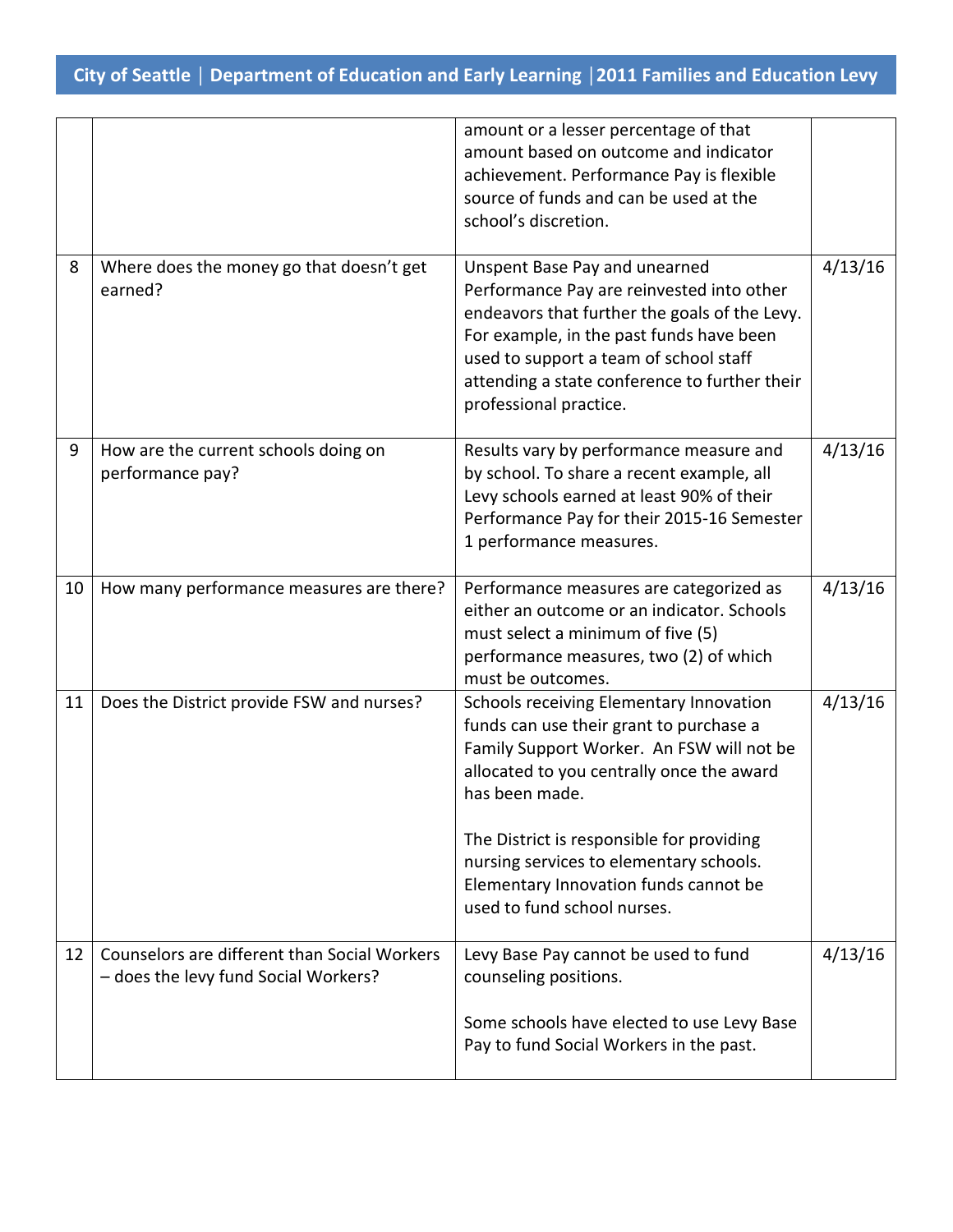| 13 | When you meet your performance measures,<br>do you set new goals?                                                            | Performance measures are reevaluated<br>each year a school receives Levy funding.<br>Based on past performance, performance<br>measure targets will be adjusted to further<br>the Levy's gap closing goals.                                                                                                                                                                                                                                    | 4/13/16 |
|----|------------------------------------------------------------------------------------------------------------------------------|------------------------------------------------------------------------------------------------------------------------------------------------------------------------------------------------------------------------------------------------------------------------------------------------------------------------------------------------------------------------------------------------------------------------------------------------|---------|
| 14 | Levy coordinator $-$ is that part of the base<br>pay funds?                                                                  | Yes, Base Pay can be used to fund a Levy<br>Coordinator position.                                                                                                                                                                                                                                                                                                                                                                              | 4/13/16 |
| 15 | What is the average award of the<br>performance pay?                                                                         | Elementary Innovation grant awards vary<br>slightly with each school year to account for<br>inflation and indirect costs. For the 2017-18<br>school year Elementary Innovation schools<br>may be awarded up to approximately<br>\$334,000, 25% of that amount can be<br>earned as Performance Pay.                                                                                                                                             | 4/13/16 |
| 16 | If you set a performance measure based on<br>an assessment that goes away, like MAP,<br>what do you do then?                 | DEEL works in partnership with SPS to align<br>assessment efforts and minimize change.<br>However, if a change occurs DEEL will<br>partner with affected schools to consider<br>historical trends, evaluate implementation<br>plans and reset performance<br>measures/targets if necessary.                                                                                                                                                    | 4/13/16 |
| 17 | Can we purchase IAs with base pay?                                                                                           | Yes, Levy Base Pay can be used to fund<br>Instructional Assistant (IA) positions.                                                                                                                                                                                                                                                                                                                                                              | 4/13/16 |
| 18 | When is the notification timeline regarding<br>Phase 1?                                                                      | Schools will be notified by June 17, 2016.                                                                                                                                                                                                                                                                                                                                                                                                     | 4/22/16 |
| 19 | Regarding development of levy team: Would<br>it be possible to have it include instructional<br>assistants and ELL teachers? | Yes, the membership of the Levy team is<br>uniquely determined by each school. Some<br>examples of key team members are the<br>principal, assistant principal, administrator,<br>designated Levy coordinator, and key CBO's.<br>Schools often have member(s) responsible<br>for the academic components, either<br>reading and/or math, as well as member(s)<br>responsible for family support and<br>engagement. The size of the Levy team is | 4/22/16 |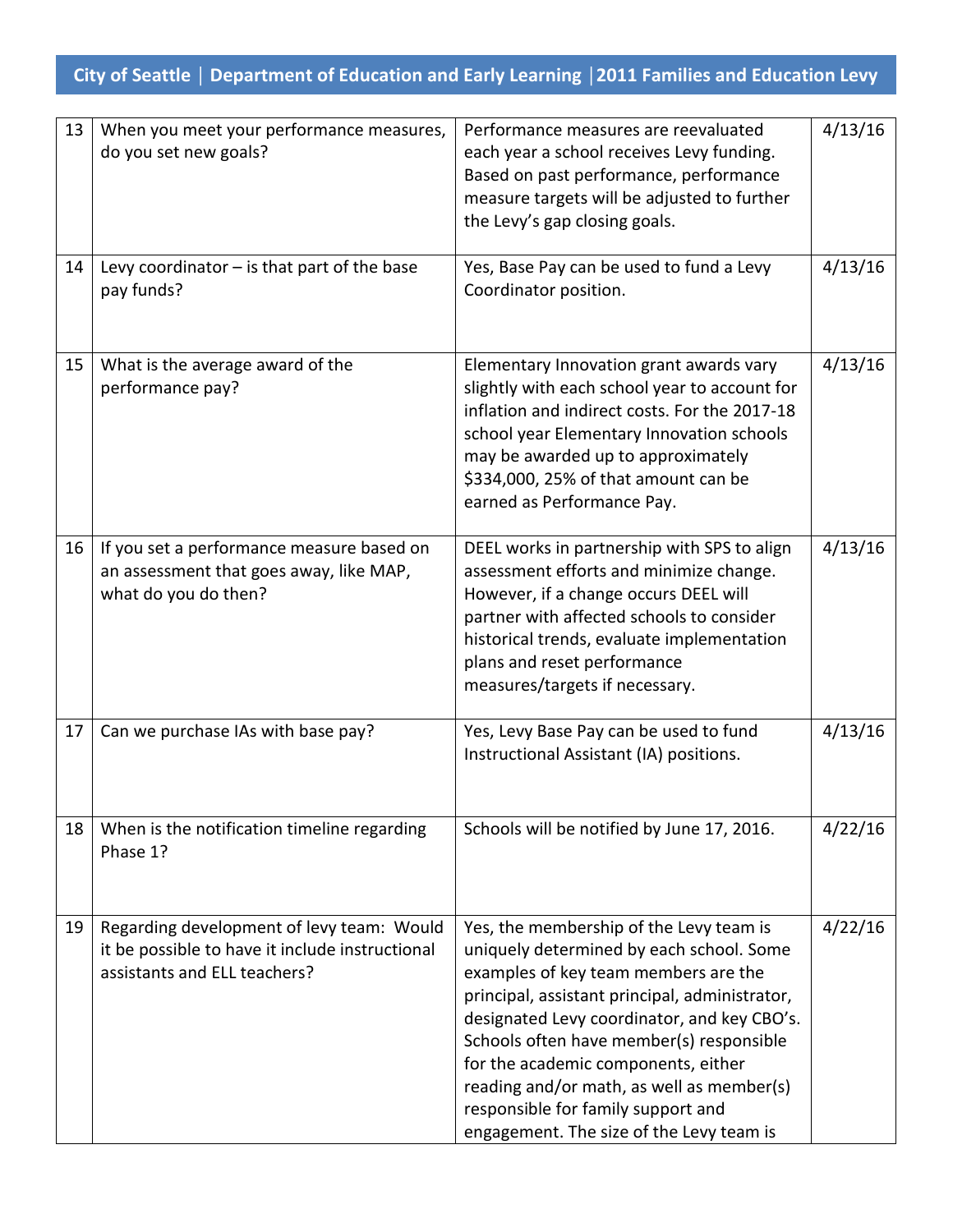|    |                                                                                              | also determined at the school level, a team<br>could be approximately 5-10 people.                                                                                                                                                                                                                                                                                                                                                                                                                                                                                                                                                                                           |         |
|----|----------------------------------------------------------------------------------------------|------------------------------------------------------------------------------------------------------------------------------------------------------------------------------------------------------------------------------------------------------------------------------------------------------------------------------------------------------------------------------------------------------------------------------------------------------------------------------------------------------------------------------------------------------------------------------------------------------------------------------------------------------------------------------|---------|
| 20 | Is there flexibility in changing Levy team<br>membership over time?                          | Yes, consistency can be an important factor<br>however roles and personnel can change<br>over time and schools are able respond to<br>those changes as needed.                                                                                                                                                                                                                                                                                                                                                                                                                                                                                                               | 4/22/16 |
| 21 | Are the workshops during school days?                                                        | For the four school selected to move on, the<br>technical assistance workshops that are a<br>part of Phase II will be scheduled outside of<br>school hours.                                                                                                                                                                                                                                                                                                                                                                                                                                                                                                                  | 4/22/16 |
| 22 | What is due in May?                                                                          | The Intent to Apply application is due by<br>4:30pm on May 13, 2016. This includes the<br>seven attachments that make up the<br>application. Please reference p.5 of the RFI<br>Intent to Apply application for a list of what<br>constitutes a complete submission.                                                                                                                                                                                                                                                                                                                                                                                                         | 4/22/16 |
| 23 | Who should be listed as CBO partners? What<br>if the partnership has not yet been finalized? | Attachment 7 asks applicants to identify the<br>community-based organizations (CBOs) that<br>will be a part of Phase II should the school<br>be selected to progress. The school's<br>existing CBO partners should be listed as<br>well as any CBOs they are currently working<br>to develop a partnership with. Note that<br>individuals and organizations must be<br>approved through the Levy's RFQ process to<br>contract with schools for amounts<br>exceeding \$5,000 per school year.<br>Applicants are strongly encouraged to visit<br>DEEL's website<br>(http://www.seattle.gov/education/about-<br>us/community-partners) to view a list of<br>approved providers. | 4/22/16 |
| 24 | Can you clarify the eligibility requirements?                                                | Please see p.2 of the RFI Intent to Apply<br>application for eligibility information.<br>To maintain eligibility schools must meet<br>one of the following criteria during Phase I<br>of the RFI process:<br>A school receives Title I<br>A school has an overall Segmentation<br>Level of Level 1 or Level 2 based on the<br>2014 SPS Segmentation Report                                                                                                                                                                                                                                                                                                                   | 4/22/16 |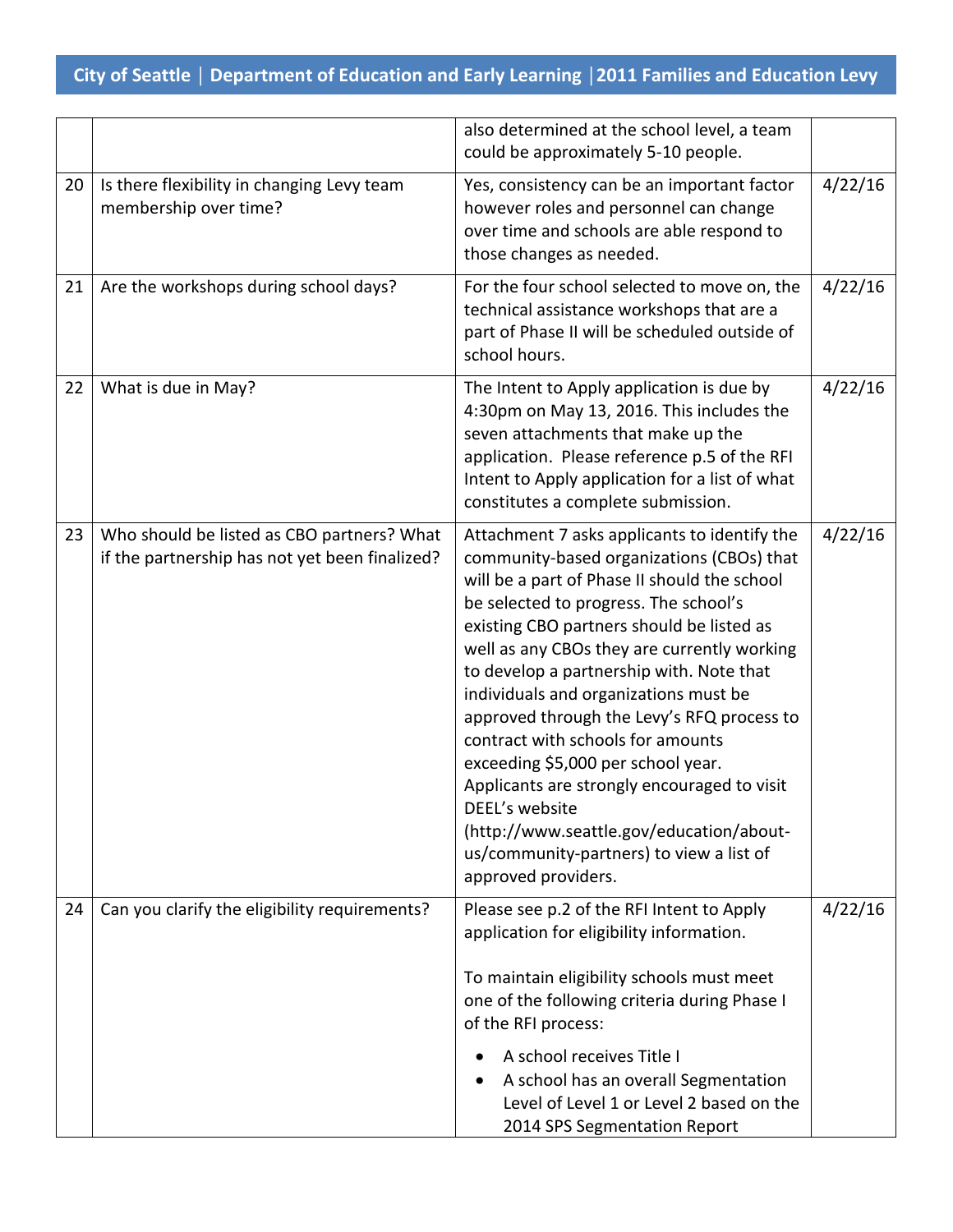|    |                                                                                                                                                    | A school has an overall 2014<br>Segmentation Level of Level 3 but its<br>Absolute Score is below 60<br>A new school that has a free and<br>reduced-price lunch population and/or<br>an English Language Learners'<br>population above the district averages                                                                                                                                              |         |
|----|----------------------------------------------------------------------------------------------------------------------------------------------------|----------------------------------------------------------------------------------------------------------------------------------------------------------------------------------------------------------------------------------------------------------------------------------------------------------------------------------------------------------------------------------------------------------|---------|
|    |                                                                                                                                                    | Elementary and K-8 schools selected to<br>progress through Phase II and III of the RFI<br>Process must meet the following criteria in<br>order to guarantee maintenance of their<br>eligibility:                                                                                                                                                                                                         |         |
|    |                                                                                                                                                    | Applying principal and/or assistant<br>principal is still at school during the<br>2016-17 and 2017-18 school year;<br>School still meets eligibility<br>requirements listed above;<br>School principal or designee and key<br>Levy team members attend required<br>RFI technical workshops during the<br>2016-17 school year.<br>School submits a completed RFI in<br>January 2017 as part of Phase III. |         |
| 25 | In terms of the data piece, is there a format<br>that is usually used in sharing that data?<br>(Question asked by person not familiar with<br>SPS) | Page 8 of the RFI Intent to Apply application<br>details what is required for the data sample<br>and includes some examples schools may<br>choose to submit. Attachment 3: Data<br>Sample does not have a page limit.                                                                                                                                                                                    | 4/22/16 |
| 26 | What is the purpose of the data sample for<br>the letter of Intent?                                                                                | The data sample should demonstrate how<br>the school uses data to identify student<br>needs, assess student mastery, and measure<br>progress towards goals. The Rating Criteria<br>detailed on page 14 of the RFI Intent to<br>Apply application provide further guidance<br>on what reviewers will be looking for.                                                                                      | 4/22/16 |
| 27 | Are there examples that people can look at<br>from the letters of intent that people<br>submitted last year?                                       | Previously submitted Intent to Apply<br>applications are not posted on DEEL's<br>website, however the SPS Executive Director<br>for your region can provide insight as to<br>what schools may have submitted in the<br>past.                                                                                                                                                                             | 4/22/16 |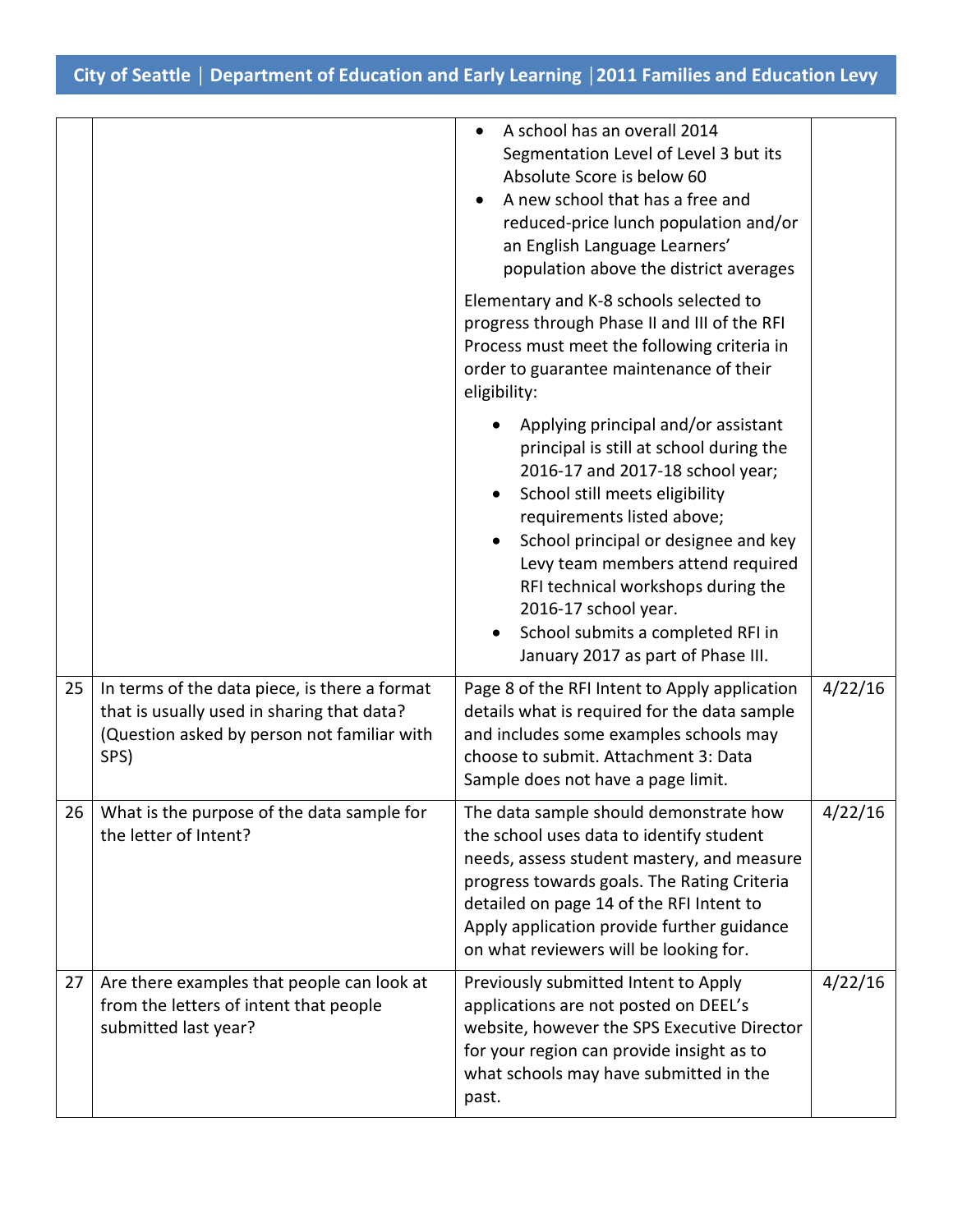| 28 | Which schools have been through this phase<br>recently?                                                                                                                                                                                                                                                                                                                                                                                                                                                                                                               | The four schools that participated in Phase I,<br>II and III of the most recent RFI cycle are as<br>follows:<br>John Muir<br>Leschi<br>Van Asselt<br>Viewlands                                                                                                                                                                                                                                                                                                                                                                                                                                                                                                                                                 | 4/22/16 |
|----|-----------------------------------------------------------------------------------------------------------------------------------------------------------------------------------------------------------------------------------------------------------------------------------------------------------------------------------------------------------------------------------------------------------------------------------------------------------------------------------------------------------------------------------------------------------------------|----------------------------------------------------------------------------------------------------------------------------------------------------------------------------------------------------------------------------------------------------------------------------------------------------------------------------------------------------------------------------------------------------------------------------------------------------------------------------------------------------------------------------------------------------------------------------------------------------------------------------------------------------------------------------------------------------------------|---------|
| 29 | Is there something specifically that the levy is<br>looking for in the application?                                                                                                                                                                                                                                                                                                                                                                                                                                                                                   | Page 5 of the RFI Intent to Apply Application<br>details the components that make up a<br>complete Intent to Apply submission. Page<br>14 details the criteria reviewers will be using<br>during the evaluation process. Pages 6<br>through 12 detail what should be included<br>in each attachment of the application.                                                                                                                                                                                                                                                                                                                                                                                        | 4/22/16 |
| 30 | I will be starting as a new principal at my<br>school next fall, can examples from previous<br>schools and results achieved be included?                                                                                                                                                                                                                                                                                                                                                                                                                              | Yes. We have had new principals who have<br>applied that have cited work they had done<br>at previous schools.                                                                                                                                                                                                                                                                                                                                                                                                                                                                                                                                                                                                 | 4/22/16 |
| 31 | In terms of addressing the response<br>guidelines from the application $(p.5)$ I did<br>have a question. There are several pages of<br>the application that are separate than the<br>narrative (e.g. cover page, principal letter)<br>and I wanted to make sure that I put<br>everything together correctly. Should each of<br>these pages be put into a word document<br>with respective page numbers as well?<br>Should all the data pages be cut and pasted<br>in a word document in the same fashion so<br>that the entire document is numbered Page<br>$1 - # ?$ | As long as you adhere to the page limits for<br>each attachment, the numbering does not<br>matter. In the past, schools have done as<br>you described and submitted a Word<br>document with all attachments included,<br>numbered sequentially one through the<br>end. Schools have also compiled their<br>attachments separately then scanned them<br>into a single PDF. In that case the numbering<br>is not necessarily sequential, each<br>attachment could begin as "page 1" or some<br>pages may not be numbered. Regardless, to<br>be technically compliant (see p.13 for a<br>complete list) all attachments must be<br>submitted and Attachment 2: School<br>Narrative must be between 2 and 5 pages. | 4/29/16 |
| 32 | I have a question in regards to the<br>community partnerships. It is my<br>understanding that the community<br>partnerships need to be approved<br>partnerships. At this point in the application<br>are we listing our current community<br>partnerships even though they are not<br>approved? Can you please clarify this piece<br>of the application a bit?                                                                                                                                                                                                        | Individuals and organizations must be<br>approved through the Levy's RFQ process to<br>contract with schools for amounts<br>exceeding \$5,000 per school year (this is on<br>p.4 of the RFI Intent to Apply application).<br>You can visit DEEL's website<br>(http://www.seattle.gov/education/about-<br>us/community-partners) to view a list of<br>approved providers. If your intent is to fund<br>community partnerships with Levy dollars,                                                                                                                                                                                                                                                                | 5/4/16  |